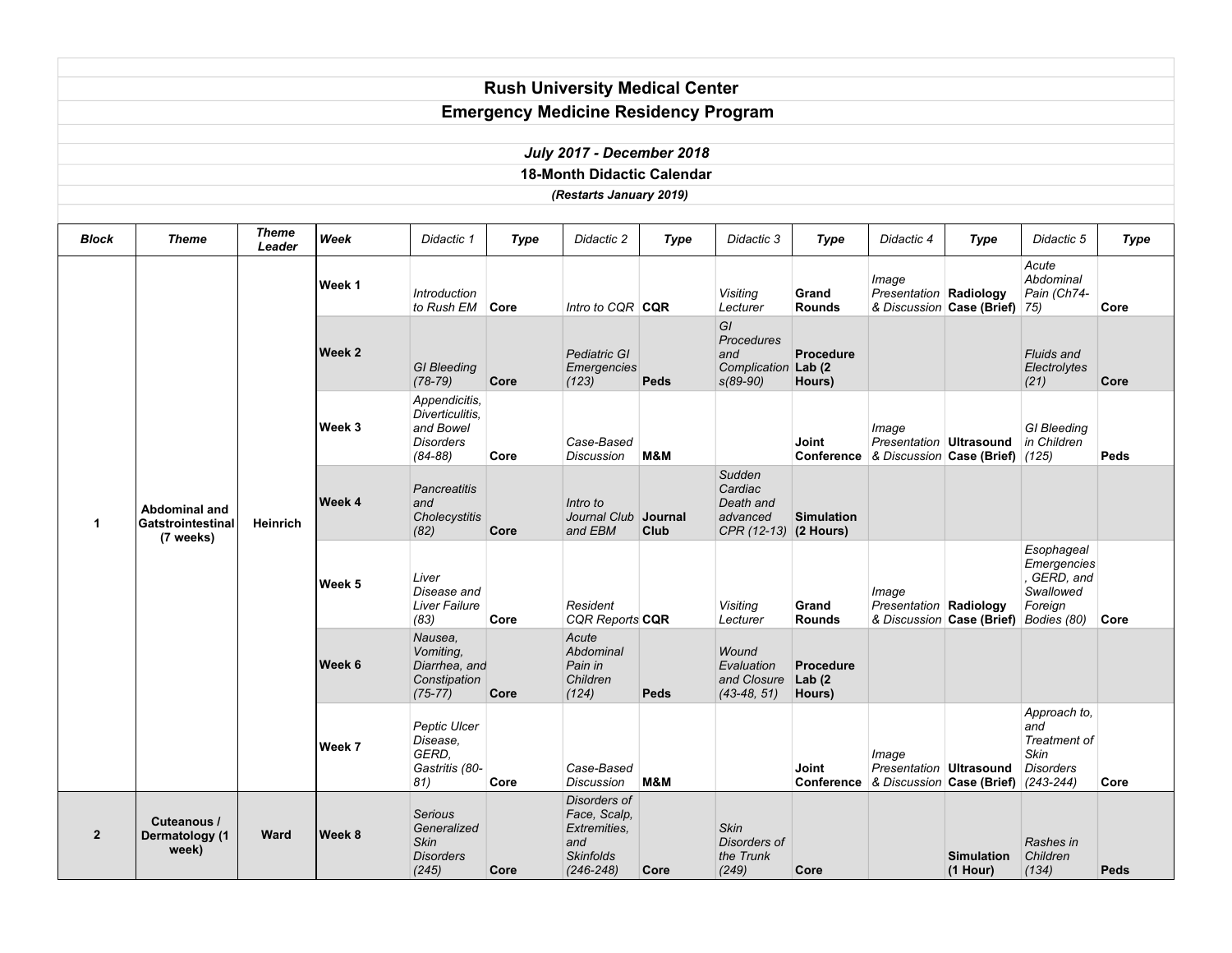| 3 |                                                        |                | Week 9  | Acute<br>Coronary<br>Syndrome<br>$(52 - 53)$                                      | Core | Resident<br><b>CQR Reports CQR</b>                                                   |                        | Visiting<br>Lecturer                                                                         | Grand<br><b>Rounds</b>     | Image<br>Presentation Radiology                                                       |                                | & Discussion Case (Brief) Syncope (56) Core   |      |
|---|--------------------------------------------------------|----------------|---------|-----------------------------------------------------------------------------------|------|--------------------------------------------------------------------------------------|------------------------|----------------------------------------------------------------------------------------------|----------------------------|---------------------------------------------------------------------------------------|--------------------------------|-----------------------------------------------|------|
|   |                                                        |                | Week 10 | Congestive<br><b>Heart Failure</b><br>and Acute<br>Pulmonary<br>Edema $(57)$ Core |      | Pediatric<br>Heart<br>Disease<br>(122)                                               | Peds                   | CPAP,<br>BIPAP, and<br>Ventilator<br>Management Hours)                                       | Procedure<br>Lab $(2)$     |                                                                                       |                                |                                               |      |
|   |                                                        |                | Week 11 | Aortic<br><b>Diessection</b><br>and Vascular<br>Emergencies<br>$(62-64)$          | Core | Case-Based<br><b>Discussion</b>                                                      | M&M                    |                                                                                              | Joint                      | Image<br>Presentation   Ultrasound<br>Conference & Discussion Case (Brief) thies (59) |                                | Cardiomyopa                                   | Core |
|   |                                                        |                | Week 12 | Cargiogenic<br>Shock and<br>Pressor<br>Management<br>(24, 54)                     | Core | <b>LLSA Article</b><br>Review                                                        | Journal<br>Club        | Cardiac<br>Pacing,<br><b>Transcutane</b><br>ous and<br><b>Transvenous Simulation</b><br>(35) | (2 Hours)                  |                                                                                       |                                |                                               |      |
|   | Cardiovascular<br>(9 weeks)                            | Gore           | Week 13 | Systemic<br>and<br>Pulmonary<br>Hypertension<br>(61)                              | Core | Resident<br><b>CQR Reports CQR</b>                                                   |                        | Legal Issues<br>in<br>Emergency<br>Medicine<br>(298)                                         | Grand<br><b>Rounds</b>     | Image<br>Presentation Radiology                                                       | & Discussion Case (Brief) (58) | Valvular<br>Emergencies                       | Core |
|   |                                                        |                | Week 14 | Cardiac<br>Rhythm<br><b>Disturbances</b><br>$(22-23)$                             | Core | Syncope and<br>Sudden<br>Death in<br>Children<br>(140)                               | Peds                   | Defibrillation<br>and<br>Cardioversio Lab (2<br>n(246)                                       | <b>Procedure</b><br>Hours) |                                                                                       |                                | Hemodynami<br>c Monitoring<br>(34)            | Core |
|   |                                                        |                | Week 15 | Cerebral<br>Resuscitatio<br>n and<br><b>Therapeutic</b><br>Hypothermia<br>(18)    | Core | Case-Based<br><b>Discussion</b>                                                      | M&M                    |                                                                                              | Joint                      | Image<br>Presentation Ultrasound<br>Conference & Discussion Case (Brief) (297)        |                                | Death. Grief.<br>and Dying                    | Core |
|   |                                                        |                | Week 16 | Thromboem<br>bolism (60)                                                          | Core | <b>LLSA Article</b><br>Review                                                        | Journal<br><b>Club</b> | Pericardioce Simulation<br>ntesis (37)                                                       | (2 Hours)                  |                                                                                       |                                |                                               |      |
|   |                                                        |                | Week 17 | Low<br>Probability<br>ACS (55)                                                    | Core | Resident<br><b>CQR Reports CQR</b>                                                   |                        | Ethical<br>Issues of<br>Resuscitatio<br>n(17)                                                | Grand<br><b>Rounds</b>     | Image<br>Presentation Radiology                                                       | & Discussion Case (Brief) 213) | Electrical<br>and Lightning<br>Injuries (212- | Core |
| 4 | Endocrine,<br>Metabolic, and<br><b>Nutritional (2)</b> | <b>Patwari</b> | Week 18 | Ketoacidosis<br>and HHS<br>$(220-222)$                                            | Core | Pediatric<br>Hypoglycemi<br>a and<br><b>Metabolic</b><br><b>Emergencies</b><br>(137) | Peds                   | <b>Adrenal</b><br>Insufficiency<br>and Adrenal<br>Crisis (225)                               | Core                       |                                                                                       |                                |                                               |      |
|   | weeks)                                                 |                | Week 19 | <b>Thyroid</b><br><b>Emergencies</b><br>$(223 - 224)$                             | Core | Case-Based<br><b>Discussion</b>                                                      | M&M                    |                                                                                              | Joint                      | Image<br>Presentation Ultrasound<br>Conference & Discussion Case (Brief) (218-219)    |                                | <b>Diabetes</b><br>Management<br>for the ED   | Core |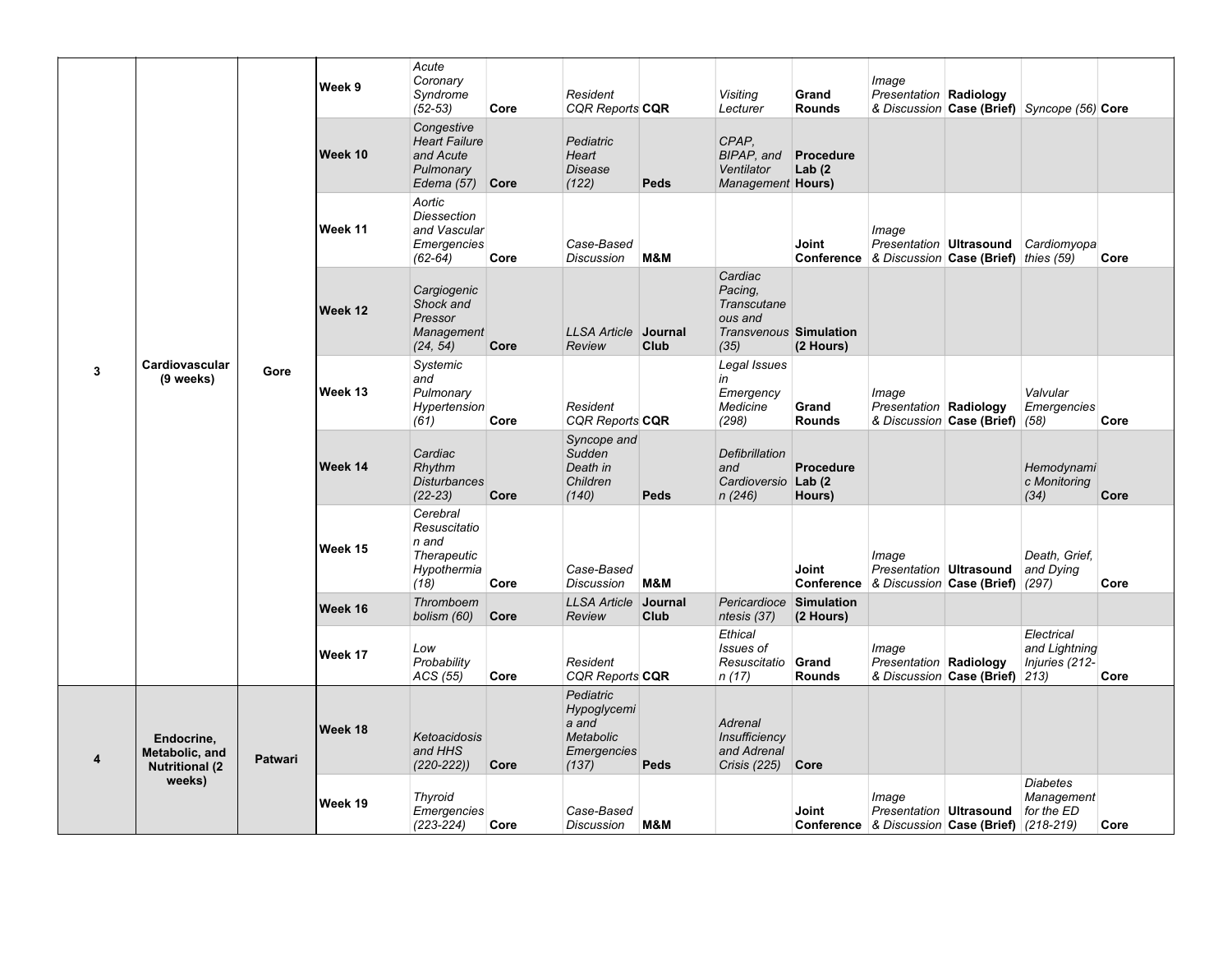|   |                                                                              |       | Week 20 | Eye<br>Emergencies<br>(236)                                                        | Core | <b>LLSA Article Journal</b><br>Review                           | Club            | Local and<br>Regional<br>Anesthesia<br>(40)                                                       | <b>Simulation</b><br>(2 Hours)   |                                                                                            |                                     |                                                               |      |
|---|------------------------------------------------------------------------------|-------|---------|------------------------------------------------------------------------------------|------|-----------------------------------------------------------------|-----------------|---------------------------------------------------------------------------------------------------|----------------------------------|--------------------------------------------------------------------------------------------|-------------------------------------|---------------------------------------------------------------|------|
| 5 |                                                                              |       | Week 21 | <b>Infections</b><br>and<br>Disorders of<br>the Neck<br>and Airway<br>(241)        | Core | Resident<br><b>CQR Reports CQR</b>                              |                 | <b>Visiting</b><br>Lecturer                                                                       | Grand<br><b>Rounds</b>           | Image<br>Presentation   Radiology                                                          | & Discussion Case (Brief) (237-238) | Ear, Face,<br>and Jaw<br>Emergencies                          | Core |
|   | Head, Ear, Eye,<br>Nose, and<br>Throat (5 weeks)<br>Hematologic (2<br>weeks) | Casey | Week 22 | Epistaxis.<br><b>Nasal</b><br>Fractures.<br>and Sinusitis<br>(239)                 | Core | Eye<br>Problems in<br>Children<br>(115)                         | Peds            | Complication<br>s of Airway<br><b>Devices</b><br>(242)                                            | Procedure<br>Lab $(2)$<br>Hours) |                                                                                            |                                     |                                                               |      |
|   |                                                                              |       | Week 23 | Ear and<br>Nose<br>Emergencies<br>in Children<br>(114, 116)                        | Peds | Case-Based<br><b>Discussion</b>                                 | M&M             |                                                                                                   | Joint                            | Image<br>Presentation Ultrasound<br>Conference & Discussion Case (Brief) (27)              |                                     | Anaphylaxis,<br>Allergic<br>Reactions,<br>and<br>Angioedema   | Core |
|   |                                                                              |       | Week 24 | Stridor,<br>Drooling, and<br><b>Neck</b><br>Masses in<br>Children<br>$(117 - 119)$ | Peds | <b>LLSA Article</b><br>Review                                   | Journal<br>Club | Pediatric<br><b>Procedures</b><br>(Foreign<br>Bodies, LP.<br>Nursemaids. Simulation<br>ECG) (143) | (2 Hours)                        |                                                                                            |                                     |                                                               |      |
|   |                                                                              | Ward  | Week 25 | Sickle Cell<br>Disease<br>(231)                                                    | Core | Resident<br><b>CQR Reports CQR</b>                              |                 | <b>Visiting</b><br>Lecturer                                                                       | Grand<br><b>Rounds</b>           | Image<br>Presentation Radiology                                                            | & Discussion Case (Brief) (232-233) | Hemolytic<br>Anemias and<br>Transfusion<br>Therapy            | Core |
| 6 |                                                                              |       | Week 26 | <b>Bleeding</b><br><b>Disorders</b><br>$(226 - 230)$                               | Core | Oncology &<br>Hematology<br>Emergencies<br>in Children<br>(136) | Peds            | Anticoagulan<br>ts,<br>Antiplatelets,<br>and<br>Fibrinolytics<br>(234)                            | Core                             | Cancer<br>Emergencies<br>(235)                                                             | Core                                | Sickle Cell<br>Disease in<br>Children<br>(135)                | Peds |
|   |                                                                              |       | Week 27 | Trauma in<br>Adults (250) Core                                                     |      | Case-Based<br><b>Discussion</b>                                 | M&M             |                                                                                                   | Joint                            | Image<br>Presentation Ultrasound<br>Conference & Discussion Case (Brief) Trauma (254) Core |                                     | Head                                                          |      |
|   |                                                                              |       | Week 28 | Spine and<br>Spinal Cord<br>Trauma (255) Core                                      |      | <b>LLSA Article</b><br>Review                                   | Journal<br>Club | <b>Tracheal</b><br>Intubation<br>and<br>Medchanical<br>Ventilation<br>(30)                        | <b>Simulation</b><br>(2 Hours)   |                                                                                            |                                     | <b>Acute Pain</b><br>Management<br>(38)                       | Core |
|   |                                                                              |       | Week 29 | Face and<br>Neck<br>Trauma (256-<br>257)                                           | Core | Resident<br><b>CQR Reports CQR</b>                              |                 | <b>Visiting</b><br>Lecturer                                                                       | Grand<br><b>Rounds</b>           | Image<br>Presentation Radiology<br>& Discussion Case (Brief) 264)                          |                                     | <b>Initial</b><br>Evaluation of<br>Orthopedic<br>Injury (263- | Core |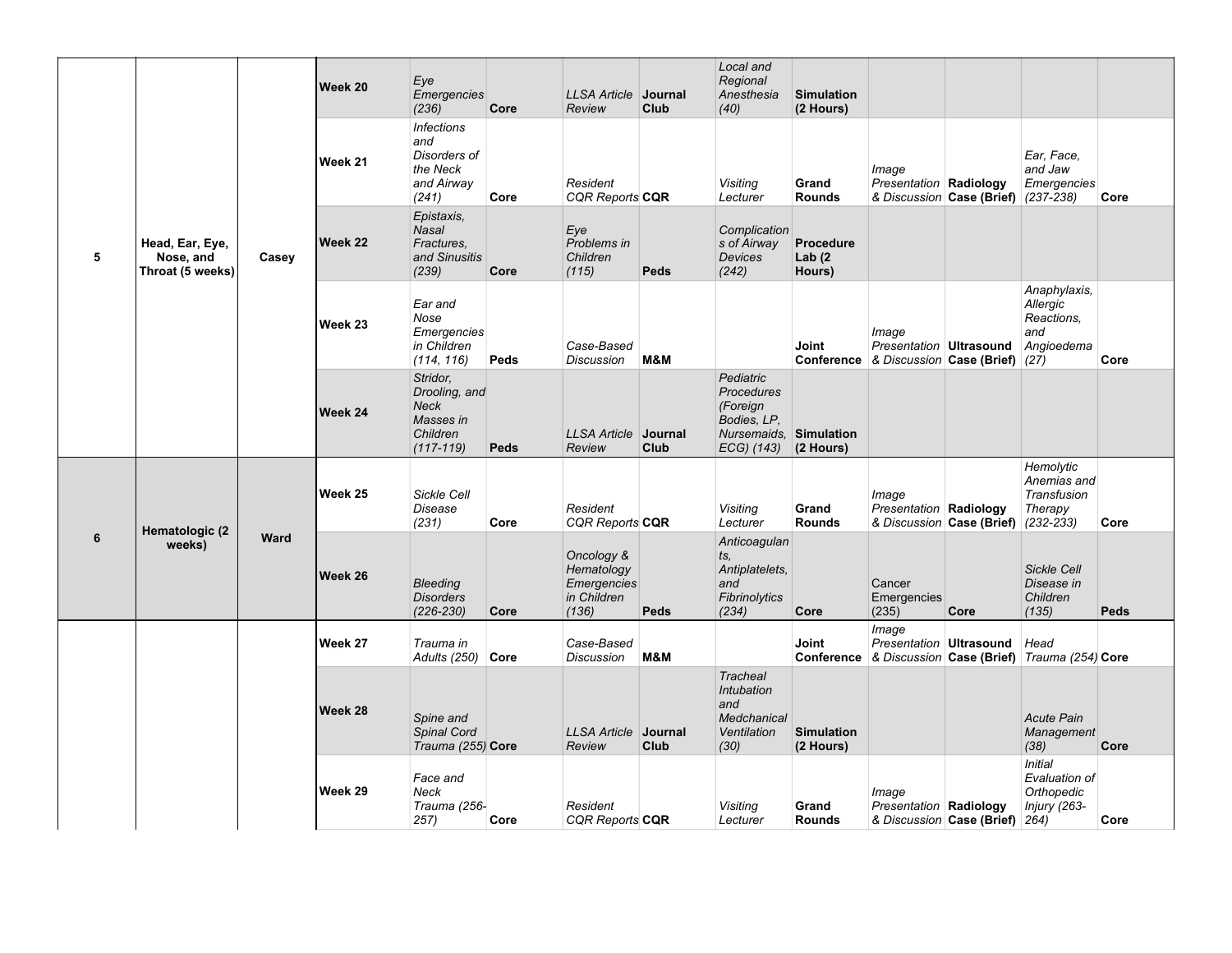| $\overline{7}$ |                                                 |               | Week 30 | Massive<br>Transfusion<br>and Trauma<br>Resuscitatio<br>$n(25-26)$   | Core | Trauma in<br>Children<br>(251)                    | Peds            | Pediatric<br>Airway<br>Management Lab (2)<br>(29)                               | <b>Procedure</b><br>Hours)       |                                                                                 |                                 |                                                                             |      |
|----------------|-------------------------------------------------|---------------|---------|----------------------------------------------------------------------|------|---------------------------------------------------|-----------------|---------------------------------------------------------------------------------|----------------------------------|---------------------------------------------------------------------------------|---------------------------------|-----------------------------------------------------------------------------|------|
|                | Traumatic (9<br>weeks)                          | <b>Alcorn</b> | Week 31 | Geriatric<br>Trauma (252) Core                                       |      | Case-Based<br><b>Discussion</b>                   | M&M             |                                                                                 | Joint                            | Image<br>Presentation   Ultrasound                                              |                                 | Hand and<br>Wrist<br>Conference & Discussion Case (Brief) Trauma (265) Core |      |
|                |                                                 |               | Week 32 | Cardiopulmo<br>nary Trauma<br>$(258 - 259)$                          | Core | <b>LLSA Article</b><br>Review                     | Journal<br>Club | <b>Surgical</b><br>Airway<br>Management Simulation<br>(31)                      | (2 Hours)                        |                                                                                 |                                 |                                                                             |      |
|                |                                                 |               | Week 33 | Abdominal<br>Trauma (260-<br>262)                                    | Core | Resident<br><b>CQR Reports CQR</b>                |                 | Visiting<br>Lecturer                                                            | Grand<br><b>Rounds</b>           | Image<br><b>Presentation Radiology</b><br>& Discussion Case (Brief)             |                                 | Arm and<br>Shoulder<br>Trauma (267-<br>268)                                 | Core |
|                |                                                 |               | Week 34 | Pelvic, Hip.<br>and Femur<br>Injuries (269-<br>270)                  | Core | Pain<br>Management<br>in Children<br>(39)         | Peds            | Neonatal and<br>Pediatric<br>Vascular<br>Access (32)                            | <b>Procedure</b><br>Lab (1 Hour) |                                                                                 |                                 | Flank,<br>Buttock, and<br>Genitourinary<br>Trauma (261-<br>262)             | Core |
|                |                                                 |               | Week 35 | Knee, Leg.<br>and Ankle<br>Injuries (271-<br>274)                    | Core | Case-Based<br><b>Discussion</b>                   | M&M             | Soft Tissue<br>Forgeing<br>Bodies,<br>Bites, and<br>Punctures<br>$(49-50)$      | Core                             | Image<br>Presentation Ultrasound                                                | & Discussion Case (Brief) (275) | Compartmen<br>t Syndrome                                                    | Core |
|                | <b>Obstetric and</b><br>Gynecology (4<br>weeks) | Clayton       | Week 36 | Nonpregnant<br>Pelvic Pain<br>and Vaginal<br>Bleeding (99-<br>100)   | Core | <b>LLSA Article</b><br>Review                     | Journal<br>Club | Emergency<br>Delivery<br>(105)                                                  | <b>Simulation</b><br>(2 Hours)   |                                                                                 |                                 |                                                                             |      |
| 8              |                                                 |               | Week 37 | Normal<br>Pregnancy &<br>Pregnancy<br>Complication<br>s (102-104)    | Core | Resident<br>CQR Reports CQR                       |                 | Visiting<br>Lecturer                                                            | Grand<br><b>Rounds</b>           | Image<br>Presentation Radiology<br>& Discussion Case (Brief)                    |                                 | Trauma in<br>Pregnancy<br>(253)                                             | Core |
|                |                                                 |               | Week 38 | Pelvic<br><b>Infections</b><br>$(106 - 107)$                         | Core | Resuscitatio<br>$n$ of<br><b>Neonates</b><br>(14) | Peds            | Complication<br>s of<br>Gynecologic Procedure<br>Procedures<br>(109)            | Lab $(2)$<br>Hours)              |                                                                                 |                                 |                                                                             |      |
|                |                                                 |               | Week 39 | Ectopic<br>Pregnancy<br>(101)                                        | Core | Case-Based<br><b>Discussion</b>                   | M&M             |                                                                                 | Joint                            | Image<br>Presentation Ultrasound<br><b>Conference</b> & Discussion Case (Brief) |                                 | <b>Breast</b><br><b>Disorders</b><br>(109)                                  | Core |
|                |                                                 |               | Week 40 | Stroke, TIA,<br>and Cervical<br>Artery<br><b>Dissection</b><br>(161) | Core | <b>LLSA Article</b><br>Review                     | Journal<br>Club | Resuscitatio<br>n of Children<br>and Pregnant<br>Patients (15-Simulation<br>16) | (2 Hours)                        |                                                                                 |                                 |                                                                             |      |
|                |                                                 |               | Week 41 | Headache,<br>SAH, and<br>ICH (159-<br>160)                           | Core | Resident<br>CQR Reports CQR                       |                 | Visiting<br>Lecturer                                                            | Grand<br><b>Rounds</b>           | Image<br><b>Presentation Radiology</b>                                          | & Discussion Case (Brief) (165) | Seizures and<br>Status<br>Epilepticus                                       | Core |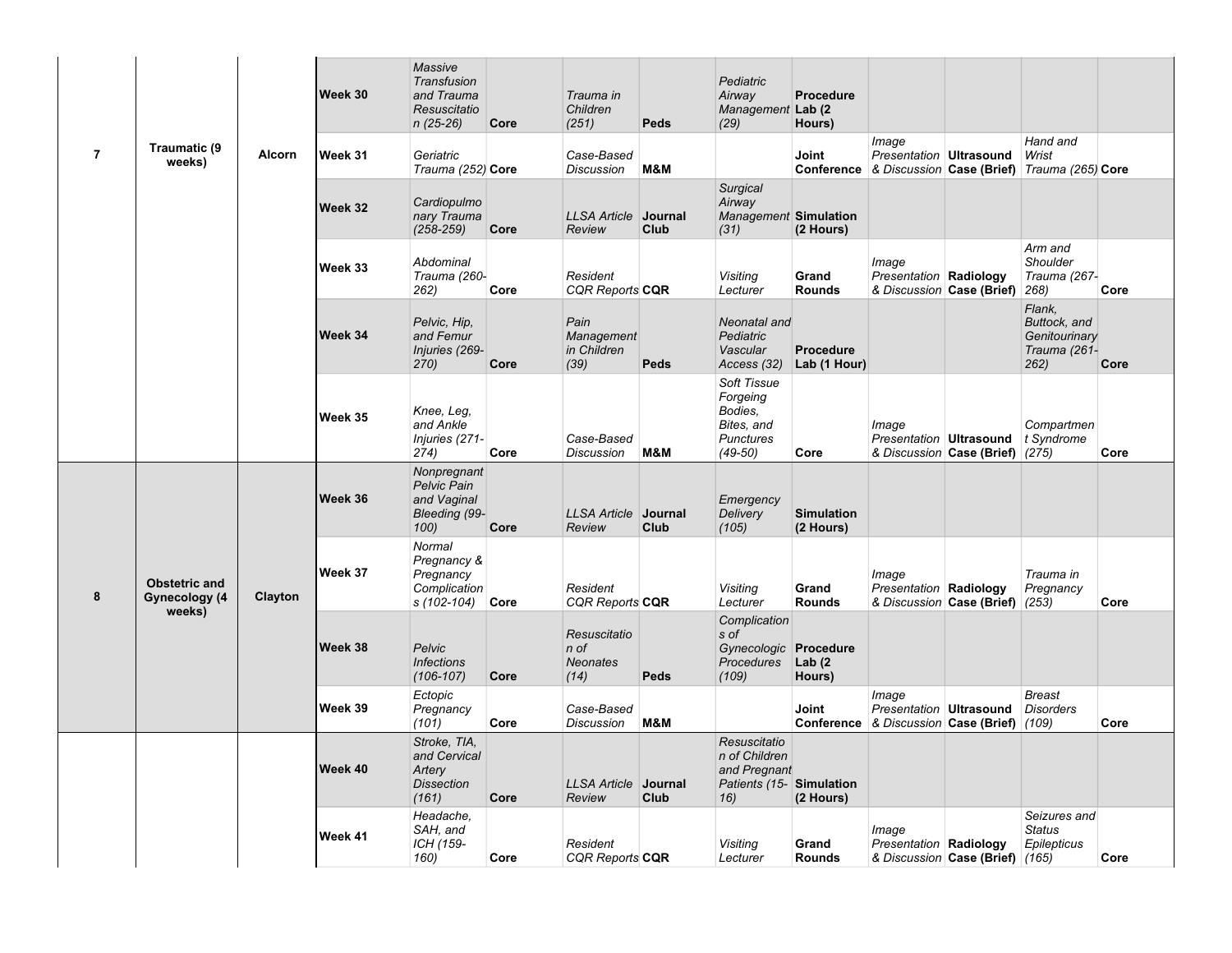| 9  | <b>Nervous System</b><br>(5 weeks) | Lim     | Week 42 | Vertigo and<br><b>Dizziness</b><br>$(163 - 164)$                                                          | Core        | Seizures and<br><b>Status</b><br>Epilepticus<br>in Children<br>(129)         | Peds            | <b>CNS</b><br><b>Procedures</b><br>and Devices Procedure<br>(169) | Lab (1 Hour)           |                                                                                    | <b>Minor Head</b><br>Injury in<br>Children<br>(132)         | Peds |
|----|------------------------------------|---------|---------|-----------------------------------------------------------------------------------------------------------|-------------|------------------------------------------------------------------------------|-----------------|-------------------------------------------------------------------|------------------------|------------------------------------------------------------------------------------|-------------------------------------------------------------|------|
|    |                                    |         | Week 43 | Central<br>Nervous<br>System and<br>Spinal<br><b>Infections</b><br>(168)                                  | Core        | Case-Based<br><b>Discussion</b>                                              | M&M             |                                                                   | Joint                  | Image<br>Presentation Ultrasound<br>Conference & Discussion Case (Brief) (166-167) | Peripheral<br>Nuerologic<br>Lesions                         | Core |
|    |                                    |         | Week 44 | Headache<br>and AMS in<br>Children<br>$(130 - 131)$                                                       | <b>Peds</b> | <b>LLSA Article</b><br>Review                                                | Journal<br>Club | Bioterrorism.<br>Mass<br>Casualty (5- Simulation<br>11)           | (2 Hours)              |                                                                                    |                                                             |      |
|    |                                    |         | Week 45 | <b>Behavioral</b><br>Disorders:<br>Assessment<br>and<br>Diagnostic<br>Criteria (283-<br>284, 286-<br>288) | Core        | Resident<br><b>CQR Reports CQR</b>                                           |                 | Visiting<br>Lecturer                                              | Grand<br><b>Rounds</b> | Image<br>Presentation Radiology<br>& Discussion Case (Brief)                       | Geriatric<br><b>Behavioral</b><br>Emergencies<br>(293)      | Core |
| 10 | Psychiatric (4<br>weeks)           | Patwari | Week 46 | Alcohol and<br><b>Other Drugs</b><br>of Abuse<br>(289)                                                    | Core        | <b>Behavioral</b><br>and<br>Psychiatric<br>Disorders in<br>Children<br>(141) | Peds            | Safely<br>Sedating and Procedure<br>Restraining<br>(285)          | Lab $(2)$<br>Hours)    |                                                                                    |                                                             |      |
|    |                                    |         | Week 47 | Sexual<br>Assault and<br>Intimate<br>Partner<br>Violence<br>$(292 - 292)$                                 | Core        | Case-Based<br><b>Discussion</b>                                              | M&M             |                                                                   | Joint                  | Image<br>Presentation Ultrasound<br>Conference & Discussion Case (Brief) (294)     | Injection<br>Drug Users                                     | Core |
|    |                                    |         | Week 48 | Psychotropic<br><b>Medications</b><br>and Rapid<br>Tranguilizatio<br>n(285)                               | Core        | LLSA Article Journal<br>Review                                               | Club            | Alcohol<br>Withdrawal & Simulation<br>DTs                         | (2 Hours)              |                                                                                    |                                                             |      |
|    |                                    |         | Week 49 | CAP.<br>Aspiration<br>Pneumonia,<br>and<br>Pulmonary<br><i><b>Infiltrates</b></i><br>(68)                 | Core        | Resident<br><b>CQR Reports CQR</b>                                           |                 | Visiting<br>Lecturer                                              | Grand<br><b>Rounds</b> | Image<br>Presentation Radiology                                                    | Respiratory<br>& Discussion Case (Brief) Distress (65) Core |      |
|    |                                    |         | Week 50 | Chronic<br><b>Obstructive</b><br>Pulmonary<br>Disease (73) Core                                           |             | Pneumonia<br>in Children<br>(121)                                            | Peds            | Noninvasive<br>Airway<br>Management Lab (2)<br>(28)               | Procedure<br>Hours)    |                                                                                    |                                                             |      |
|    |                                    |         | Week 51 | Acute<br>Asthma in<br>Adults (72)                                                                         | Core        | Case-Based<br><b>Discussion</b>                                              | M&M             |                                                                   | <b>Joint</b>           | Image<br>Presentation Ultrasound<br>Conference & Discussion Case (Brief) (150)     | Endocarditis                                                | Core |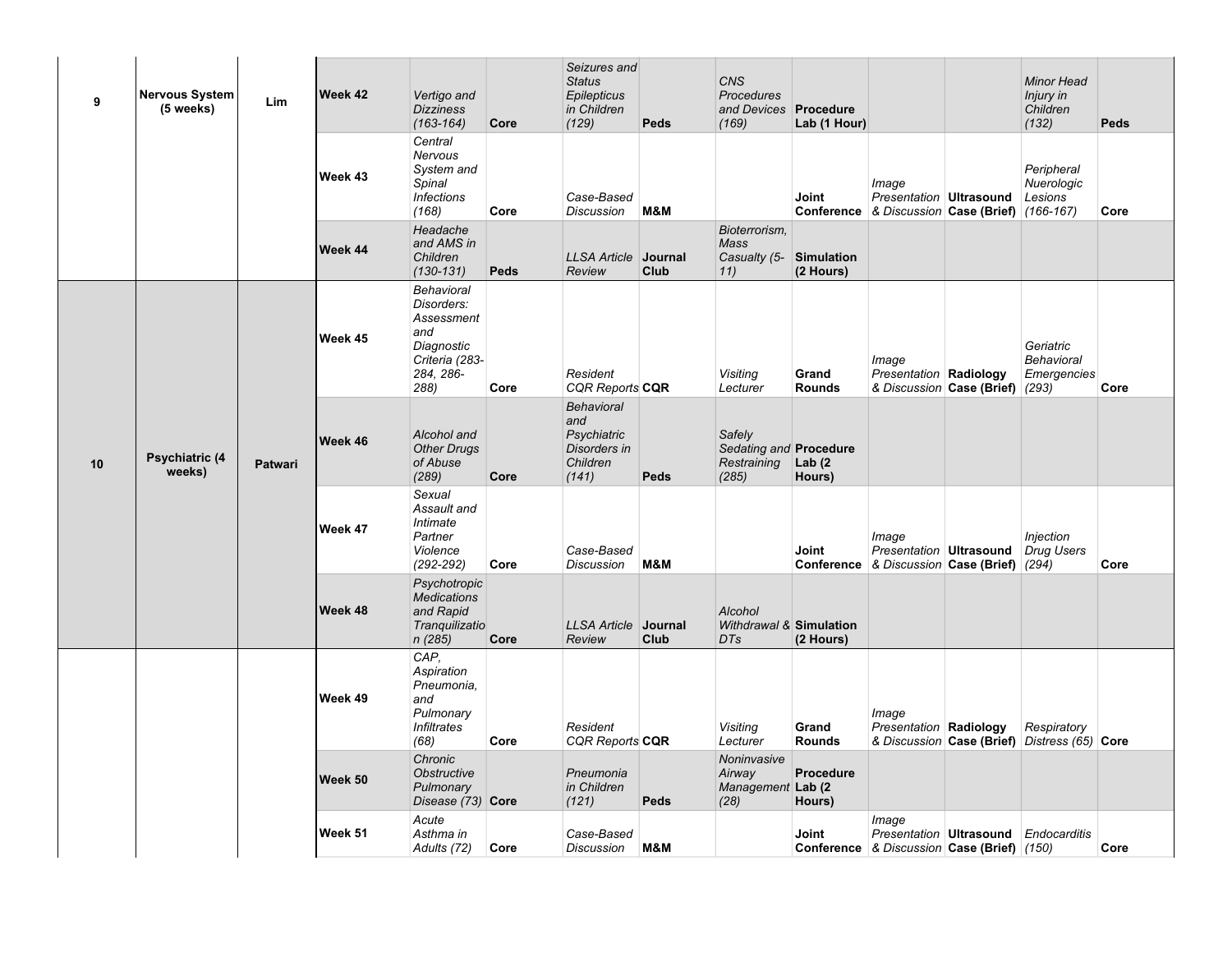| 11 | Thoracic-<br><b>Respiratory (7</b><br>weeks) | <b>Heinrich</b> | Week 52 | Hemoptysis<br>and Upper<br>Respiratory<br>Tract<br><b>Infections</b><br>$(66-67)$ | Core | Bomb, Blast,<br>and Crush<br>Injury (8)                     | <b>Simulation</b><br>(2 Hours) |                                                                                          |                                | Prehospital<br>Stabilization<br>$(1-2)$                       | Core                                             | Transport of<br>Patients (3-<br>4)                                                       | Core |
|----|----------------------------------------------|-----------------|---------|-----------------------------------------------------------------------------------|------|-------------------------------------------------------------|--------------------------------|------------------------------------------------------------------------------------------|--------------------------------|---------------------------------------------------------------|--------------------------------------------------|------------------------------------------------------------------------------------------|------|
|    |                                              |                 | Week 53 | Drowning and<br>Diving<br>Emergencies<br>$(208 - 209)$                            | Core | Resident<br><b>CQR Reports CQR</b>                          |                                | Visiting<br>Lecturer                                                                     | Grand<br><b>Rounds</b>         | Image<br>Presentation Radiology                               | & Discussion Case (Brief) (69-70)                | <b>Tuberculosis</b><br>Empyema,<br>and Lung<br>Abscess                                   | Core |
|    |                                              |                 | Week 54 | Spontaneous<br>and<br>latrogenic<br>Pneumothora<br>x(71)                          | Core | Wheezing in<br>Infants and<br>Children<br>(120)             | Peds                           | Chest<br>Thoracentesi Lab (2<br>s                                                        | <b>Procedure</b><br>Hours)     |                                                               |                                                  |                                                                                          |      |
|    |                                              |                 | Week 55 | Procedural<br>Sedation and<br>Analgesia<br>(41)                                   | Core | Case-Based<br><b>Discussion</b>                             | M&M                            |                                                                                          | Joint<br>Conference            | Image<br>Presentation Ultrasound<br>& Discussion Case (Brief) |                                                  | <b>Blood Gases</b><br>and Acid<br>Base<br><b>Disorders</b><br>$(19-20)$                  | Core |
| 12 | Immune System<br>(2 weeks)                   | Gore            | Week 56 | <b>HIV/AIDS</b><br>(149)                                                          | Core | <b>LLSA Article</b><br>Review                               | Journal<br>Club                | Heat and<br><b>Cold Related</b><br><b>Emergencies Simulation</b><br>$(202 - 204)$        | (2 Hours)                      |                                                               |                                                  | The Child<br>with<br><b>Diabetes</b><br>(139)                                            | Peds |
|    |                                              |                 | Week 57 | Transplant<br>Emergencies<br>(295)                                                | Core | Resident<br><b>CQR Reports CQR</b>                          |                                | Visiting<br>Lecturer                                                                     | Grand<br><b>Rounds</b>         | Image<br><b>Presentation Radiology</b>                        | & Discussion Case (Brief) (148)                  | <b>Disseminate</b><br>d Viral<br><i><b>Infections</b></i>                                | Core |
|    |                                              |                 | Week 58 | Fever and<br><b>Serious</b><br><b>Bacterial</b><br>Illness $(113)$ Core           |      | Fluid and<br>Electrolyte<br>Therapy in<br>Children<br>(142) | Peds                           | Pharmacolog<br>y of<br>Antimicrobial<br>S,<br>Antifungals,<br>and<br>Antivirals<br>(158) | Core                           | <b>Toxic Shock</b><br>Syndromes<br>(145)                      | Core                                             | The Child<br>with Special<br><b>Care Needs</b><br>(138)                                  | Peds |
| 13 | <b>Systemic</b><br>Infectious (5<br>weeks)   | Alcorn          | Week 59 | Septic<br>Shock (146) Core                                                        |      | Case-Based<br>Discussion                                    | M&M                            |                                                                                          | Joint                          | Image<br>Presentation Ultrasound                              | Conference   & Discussion   Case (Brief)   (157) | Occupatioal<br>Exposures,<br><b>Infection</b><br>Control, and<br>Standard<br>Precautions | Core |
|    |                                              |                 | Week 60 | Soft Tissue<br><b>Infections</b><br>(147)                                         | Core | <b>LLSA Article</b><br>Review                               | Journal<br>Club                | Shock and<br>Sepsis<br>Cases                                                             | <b>Simulation</b><br>(2 Hours) |                                                               |                                                  |                                                                                          |      |
|    |                                              |                 | Week 61 | Travel-<br>Related<br><b>Infections</b><br>$(151 - 156)$                          | Core | Resident<br>CQR Reports CQR                                 |                                | Emerging<br>Tropical<br><b>Diseases</b>                                                  | Grand<br><b>Rounds</b>         | Image<br>Presentation Radiology                               | & Discussion Case (Brief) (150)                  | <b>Endocarditis</b>                                                                      | Core |
|    |                                              |                 | Week 62 | Sexually<br><b>Transmitted</b><br>Diseases<br>(144)                               | Core | <b>Sickle Cell</b><br>Disease<br>(135)                      | Peds                           | Thoracotomy Hours)                                                                       | Procedure<br>Lab $(2)$         |                                                               |                                                  |                                                                                          |      |